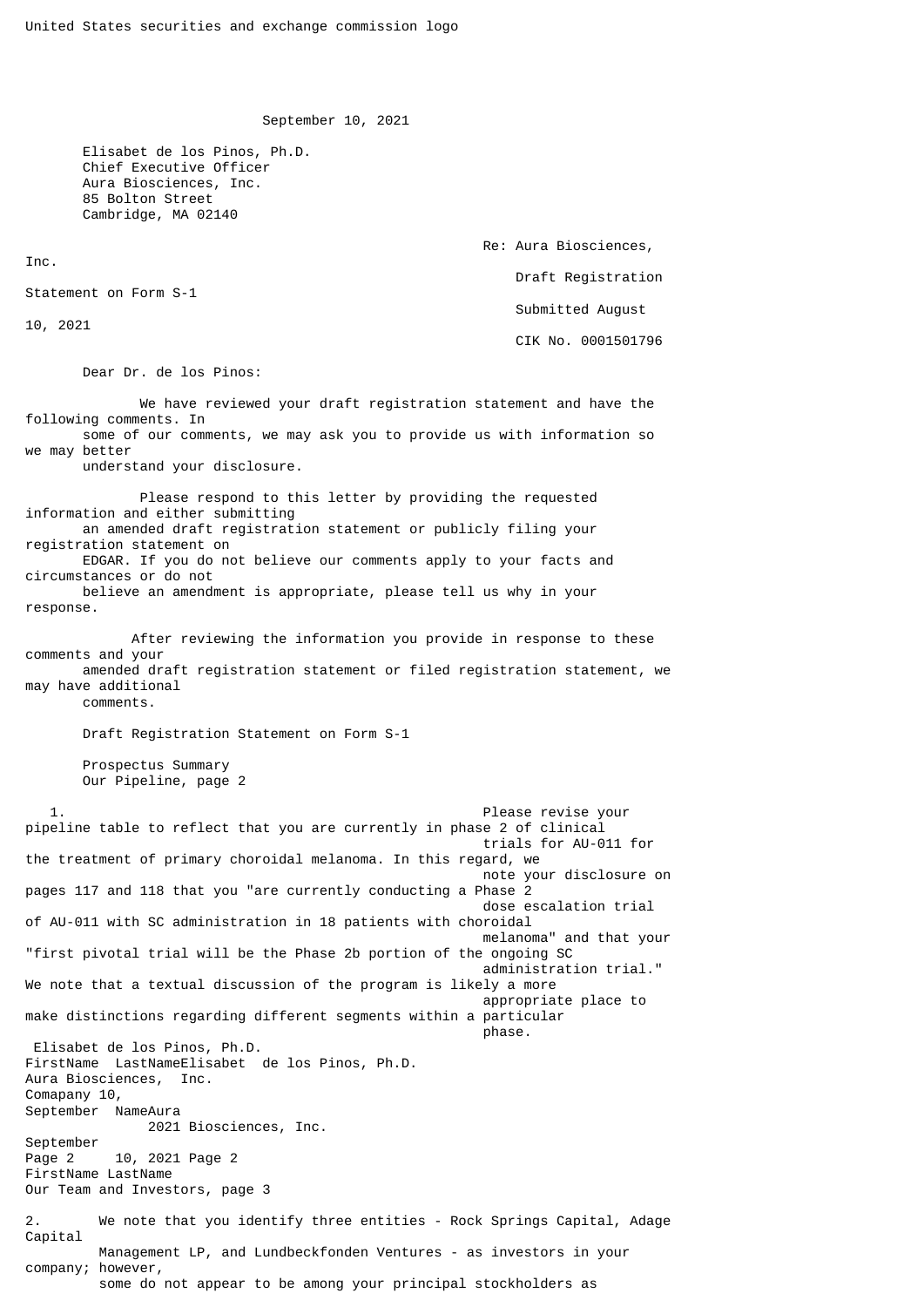disclosed on page 182. Please remove this disclosure or explain to us why highlighting this information in the Summary is appropriate. Explain in your response how you will update investors about any changes these entities make with respect to their holdings. Summary Financial Data, page 10 3. Please expand your disclosures for the second bullet of footnote (2) to provide the computation of pro forma net loss per share and pro forma weighted average shares of common stock for the year ended December 31, 2020 in addition to the quarter ended March 31, 2021. 4. Please disclose the per share price of the 50,000 shares of common stock sold including the date of the transaction. Disclose whether this transaction was with a related party. Address this comment where this transaction has been disclosed. Use of Proceeds, page 73 5. We note your disclosure that you intend to use the proceeds from the offering to advance your initial product candidate (AU-011) through clinical development and to develop your platform. Please quantify the amount of proceeds you intend to use for each designated use and more specifically explain what each entails. To the extent that you plan to use a material portion of the proceeds to fund the development of AU-011, please specify how far in the clinical development for each indication you plan to reach with the proceeds from this offering. Business, page 97 6. Please revise, where appropriate in the Business section, to discuss the laser component. For instance, discuss the laser's state of development, its key and/or novel features, your supply arrangements and whether you hold licenses and/or patents that cover the laser technology.<br>Mith a view With a view to disclosure, please tell us whether your combination products, which may include use of a microinjector and a laser, will require you to provide doctors with specialized training. If so, please discuss how this impacts future sales and marketing efforts, and associated costs to generate commercial sales. Pivotal trial plan in choroidal melanoma, page 118 8. We note your disclosure that you plan on conducting two pivotal trials with AU-011. While you disclose that the "first pivotal trial will be the Phase 2b portion of the ongoing SC administration trial," the second pivotal trial is not clear. Please confirm that the Elisabet de los Pinos, Ph.D. Aura Biosciences, Inc. September 10, 2021 Page 3 "registry trial" mentioned on page 119 is this second pivotal trial. If so, please clarify that this registry trial is the Phase 3 trial. Our License Agreements, page 132 9. Please disclose the expiry of the last-to-expire patent licensed under the NIH Patent License Agreement, the LI-COR Exclusive License Agreement, and the Clearside License Agreement. Executive Compensation, page 166 10. With reference to the disclosure on page 169, please file each employment agreement with a named executive officers or tell us why you are filing a form of agreement. Principal Stockholders, page 182